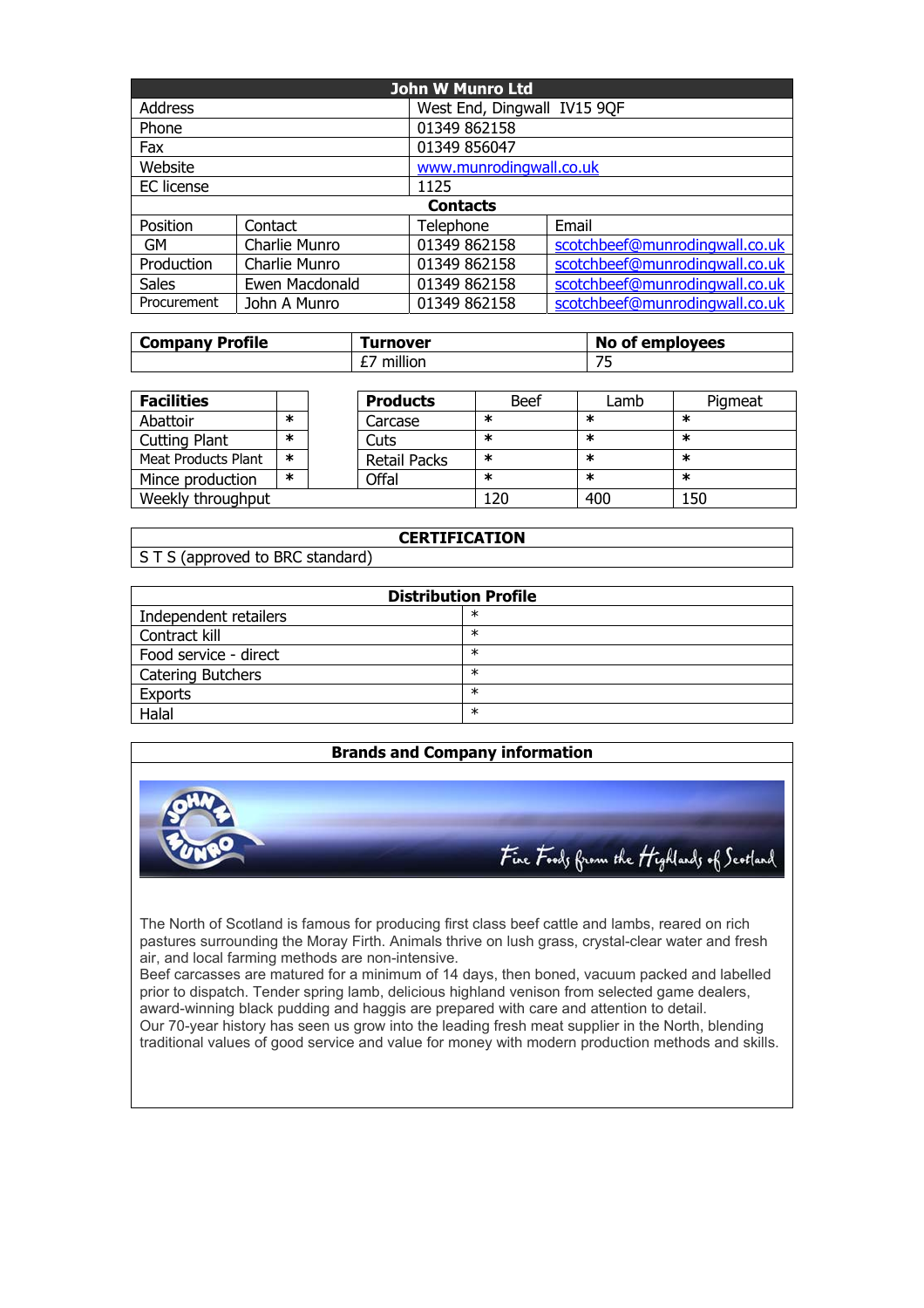| <b>Rhinds of Elgin</b>     |                        |              |                                                 |  |  |
|----------------------------|------------------------|--------------|-------------------------------------------------|--|--|
| <b>Address</b>             |                        |              | 9 Linkwood Indus Estate, Elgin, Moray, IV30 1HZ |  |  |
| Phone                      |                        | 01343 550220 |                                                 |  |  |
| Fax                        |                        | 01343 540880 |                                                 |  |  |
| <b>EC</b> license          |                        | 1124         |                                                 |  |  |
|                            | <b>Contacts</b>        |              |                                                 |  |  |
| Position                   | Contact                | Telephone    | Email                                           |  |  |
| <b>GM</b>                  | <b>Stuart Anderson</b> | 01343 545861 | rhinds@nascr.net                                |  |  |
| Production<br>Colin Taylor |                        | 01343 550220 | rhinds@nascr.net                                |  |  |
| <b>Sales</b>               | Ray Murray             | 01343 545861 | rhinds@nascr.net                                |  |  |
| Procurement                | Colin Taylor           | 01343 550220 | rhinds@nascr.net                                |  |  |

| <b>Company Profile</b> | <b>Turnover</b> | No of employees |  |
|------------------------|-----------------|-----------------|--|
|                        | million         |                 |  |

| <b>Facilities</b>          |        |  | <b>Products</b>     | <b>Beef</b> | Lamb   | Pigmeat |
|----------------------------|--------|--|---------------------|-------------|--------|---------|
| Abattoir                   | ж      |  | Carcase             | ж           | $\ast$ | ∗       |
| <b>Cutting Plant</b>       | ж      |  | Cuts                | ж           | *      | ∗       |
| <b>Meat Products Plant</b> | $\ast$ |  | <b>Retail Packs</b> | ж           | *      | ∗       |
| Mince production           | ж      |  | Offal               | ∗           | *      | ∗       |
| Weekly throughput          |        |  | 80                  | 130         | 100    |         |

## **CERTIFICATION**

| <b>Distribution Profile</b> |   |  |  |  |
|-----------------------------|---|--|--|--|
| Independent retailers       | ж |  |  |  |
| Contract kill               | ж |  |  |  |
| Catering Butchers           | ж |  |  |  |
| Food Service - direct       | ж |  |  |  |

| <b>Brands and Company information</b> |  |  |  |  |
|---------------------------------------|--|--|--|--|
|                                       |  |  |  |  |
|                                       |  |  |  |  |
|                                       |  |  |  |  |
|                                       |  |  |  |  |
|                                       |  |  |  |  |
|                                       |  |  |  |  |
|                                       |  |  |  |  |
|                                       |  |  |  |  |
|                                       |  |  |  |  |
|                                       |  |  |  |  |
|                                       |  |  |  |  |
|                                       |  |  |  |  |
|                                       |  |  |  |  |
|                                       |  |  |  |  |
|                                       |  |  |  |  |
|                                       |  |  |  |  |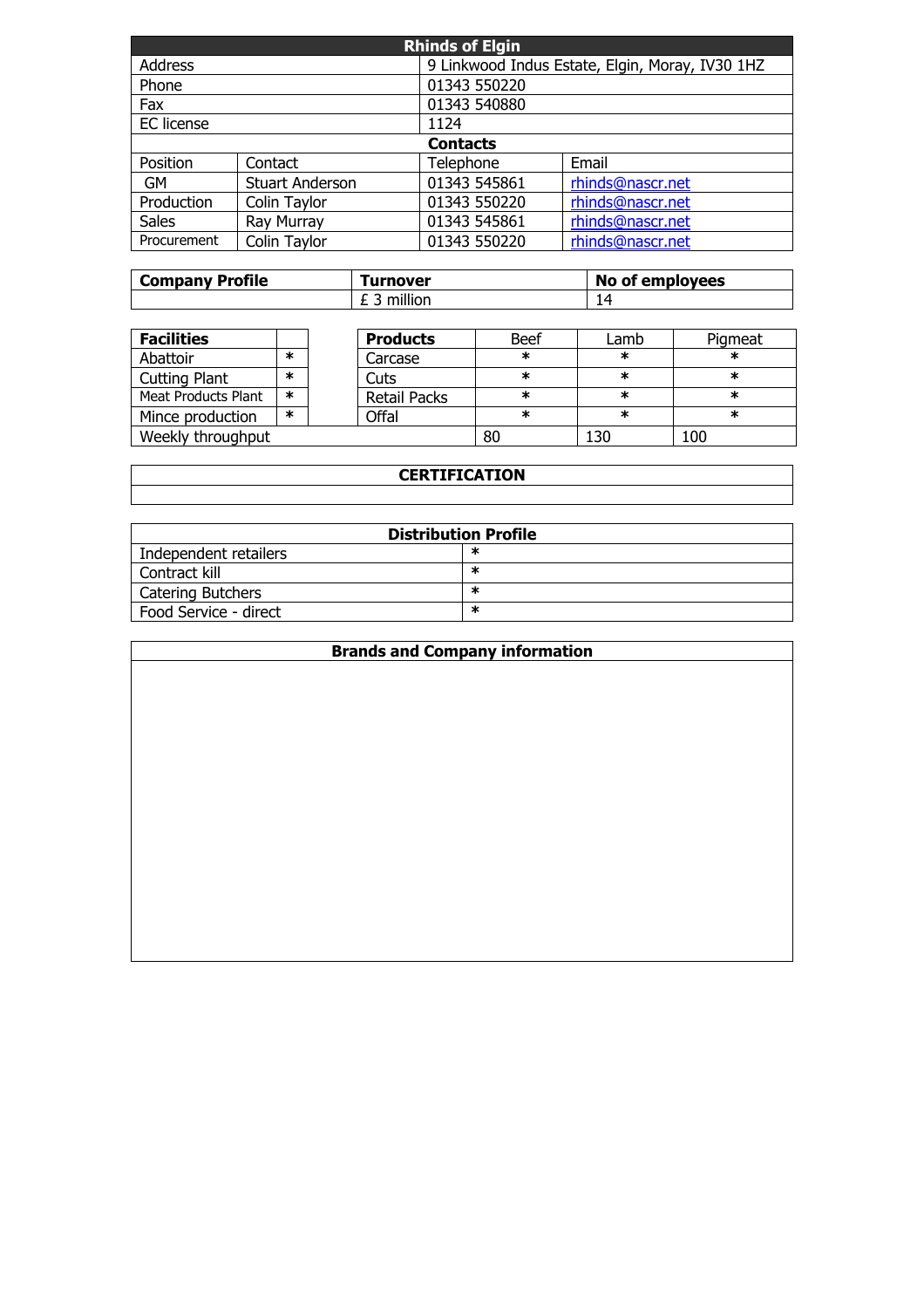| <b>SCOTTISH BORDERS ABATTOIR LIMITED</b> |              |                                                |       |  |  |
|------------------------------------------|--------------|------------------------------------------------|-------|--|--|
| <b>Address</b>                           |              | Winston Road, Galashiels, Selkirkshire TD1 2DA |       |  |  |
| Phone                                    |              | 01896 754341                                   |       |  |  |
| Fax                                      |              | 01896 758008                                   |       |  |  |
| EC license                               |              | 1528                                           |       |  |  |
| <b>Contacts</b>                          |              |                                                |       |  |  |
| Position                                 | Contact      | Telephone                                      | Email |  |  |
| <b>MD</b>                                | Hamish Deans | 01896 754341                                   |       |  |  |
| Production                               | George Deans | 01896 754341                                   |       |  |  |
| <b>Sales</b>                             | George Deans | 01896 754341                                   |       |  |  |
| Livestock Procurement                    | George Deans | 01896 754341                                   |       |  |  |

| <b>Company Profile</b> | <b>furnover</b> | No of employees |  |
|------------------------|-----------------|-----------------|--|
|                        | £800k           | n c<br>∠⊾       |  |

| <b>Facilities</b>    |  | <b>Products</b> | <b>Beef</b> | _amb | Piameat |
|----------------------|--|-----------------|-------------|------|---------|
| Abattoir             |  | Carcase         |             |      |         |
| <b>Cutting Plant</b> |  | Cuts            |             |      |         |
| Mince production     |  | Offal           |             |      |         |

| <b>Certification</b>       |                             |  |
|----------------------------|-----------------------------|--|
|                            | <b>Distribution Profile</b> |  |
| Contract kill              |                             |  |
| Specialist ethnic licenses | Halal                       |  |

| <b>Brands and Company information</b> |  |
|---------------------------------------|--|
|                                       |  |
|                                       |  |
|                                       |  |
|                                       |  |
|                                       |  |
|                                       |  |
|                                       |  |
|                                       |  |
|                                       |  |
|                                       |  |
|                                       |  |
|                                       |  |
|                                       |  |
|                                       |  |
|                                       |  |
|                                       |  |
|                                       |  |
|                                       |  |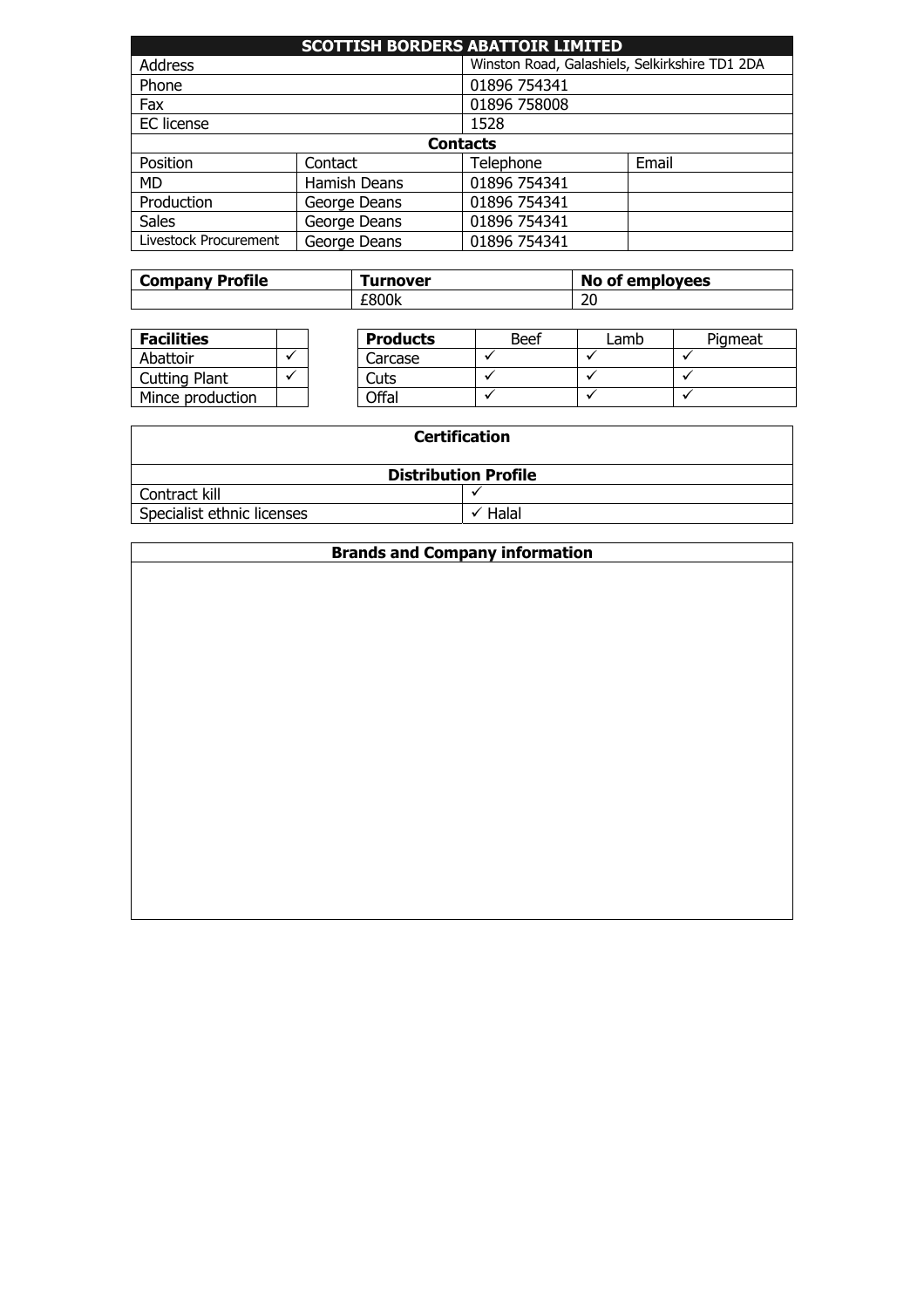| <b>St ANDREWS Wholesale Co</b> |              |                                        |       |  |
|--------------------------------|--------------|----------------------------------------|-------|--|
| <b>Address</b>                 |              | The Abattoir, Glasgow Road, St Andrews |       |  |
|                                |              | <b>KY16 8NH</b>                        |       |  |
| Phone                          |              | 01334 477500                           |       |  |
| Fax                            |              | 01334 477500                           |       |  |
| EC license                     |              | 1144                                   |       |  |
| <b>Contacts</b>                |              |                                        |       |  |
| Position                       | Contact      | Telephone                              | Email |  |
| <b>Sales</b>                   | James Finney | 01334 477500                           |       |  |

| <b>Facilities</b>          |        | <b>Products</b>     | Beef | _amb | Piameat |
|----------------------------|--------|---------------------|------|------|---------|
| Abattoir                   | ж      | Carcase             |      |      |         |
| <b>Cutting Plant</b>       | ÷      | Cuts                | ж    |      | ж       |
| <b>Meat Products Plant</b> | $\ast$ | <b>Retail Packs</b> |      |      |         |

| Certification                                 |
|-----------------------------------------------|
| Specially Selected Scotch (applied for); SOIL |

| <b>Distribution Profile</b> |   |  |
|-----------------------------|---|--|
| Independent retailers       | ∗ |  |
| Catering Butchers           | ж |  |
| Specialist ethnic licenses  | ж |  |

| <b>Brands and Company information</b> |  |
|---------------------------------------|--|
|                                       |  |
|                                       |  |
|                                       |  |
|                                       |  |
|                                       |  |
|                                       |  |
|                                       |  |
|                                       |  |
|                                       |  |
|                                       |  |
|                                       |  |
|                                       |  |
|                                       |  |
|                                       |  |
|                                       |  |
|                                       |  |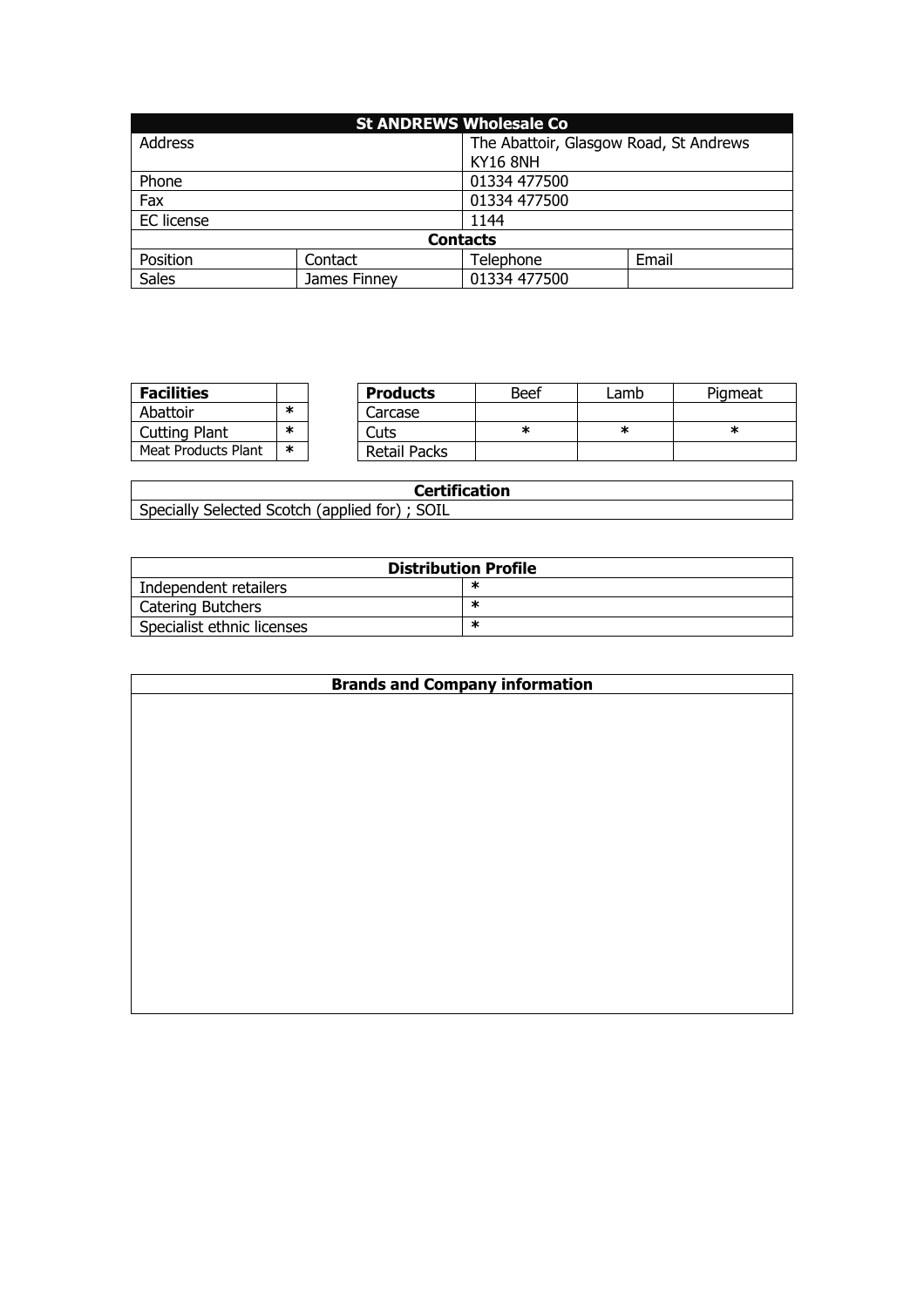| <b>St ANDREWS Abattoir Co</b> |               |                 |                                        |  |  |
|-------------------------------|---------------|-----------------|----------------------------------------|--|--|
| Address                       |               |                 | The Abattoir, Glasgow Road, St Andrews |  |  |
|                               |               | <b>KY16 8NH</b> |                                        |  |  |
| Phone                         |               | 01334 477500    |                                        |  |  |
| Fax                           |               | 01334 477500    |                                        |  |  |
| Website                       |               |                 |                                        |  |  |
| EC license                    |               | 1144            |                                        |  |  |
| <b>Contacts</b>               |               |                 |                                        |  |  |
| Position                      | Contact       | Telephone       | Email                                  |  |  |
| Chairman                      | George Jarron | 01334 477500    |                                        |  |  |

| <b>Facilities</b>   |        | <b>Products</b> | <b>Beef</b> | Lamb      | Pigmeat |
|---------------------|--------|-----------------|-------------|-----------|---------|
| Abattoir            | ж      | Carcase         | ж           | ж         | ж       |
| Cutting Plant       | $\ast$ | Cuts            | ж           | ж         | ж       |
| Meat Products Plant | *      | Retail Packs    |             |           |         |
| Weekly throughput   |        |                 | 90          | 150 - 200 | 70      |

| <b>Certification</b>                          |
|-----------------------------------------------|
| Specially Selected Scotch (applied for); SOIL |

| <b>Distribution Profile</b> |   |  |
|-----------------------------|---|--|
| Independent retailers       |   |  |
| Catering Butchers           | ж |  |
| Specialist ethnic licenses  | ж |  |

| <b>Brands and Company information</b> |
|---------------------------------------|
|                                       |
|                                       |
|                                       |
|                                       |
|                                       |
|                                       |
|                                       |
|                                       |
|                                       |
|                                       |
|                                       |
|                                       |
|                                       |
|                                       |
|                                       |
|                                       |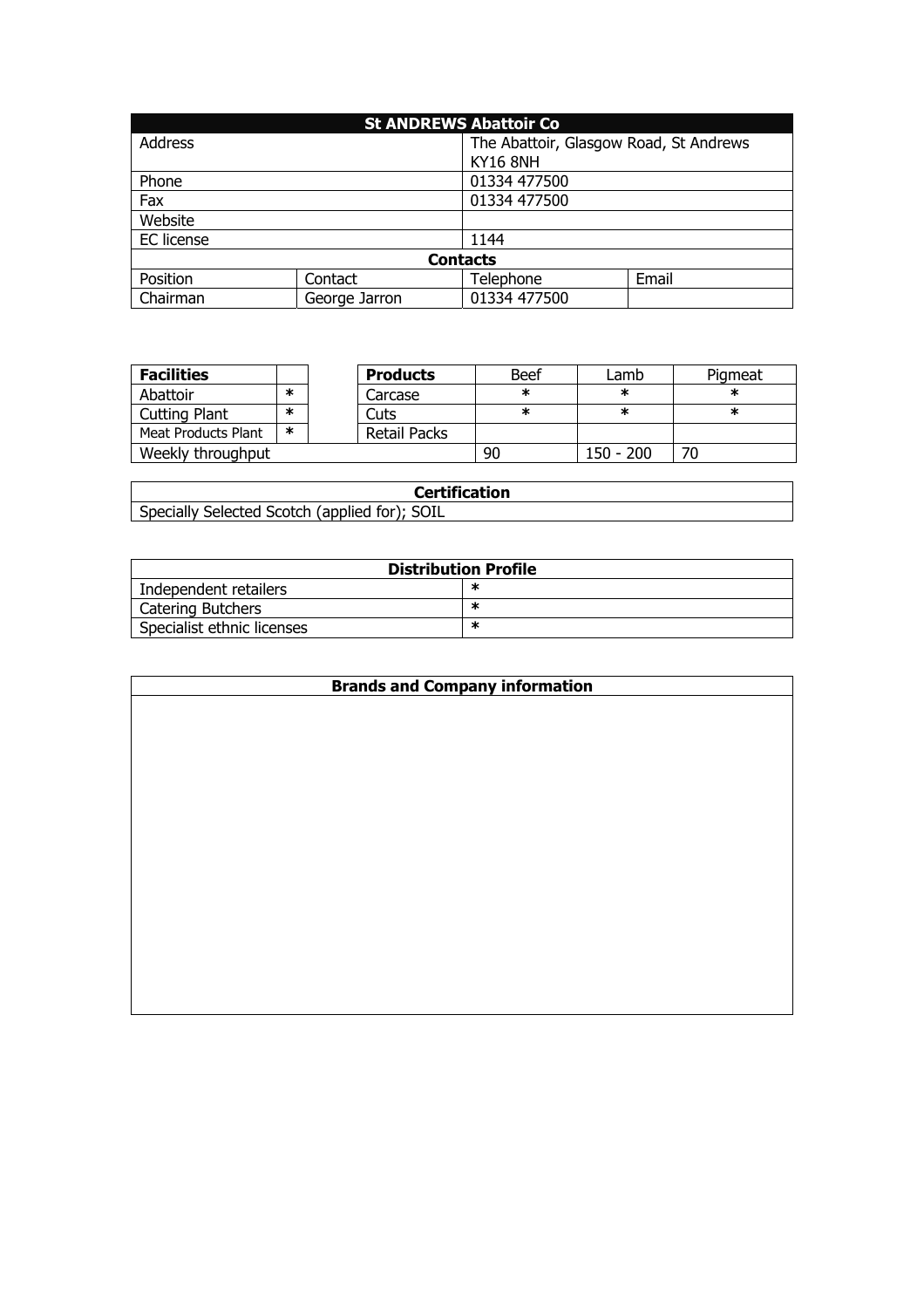| <b>DUNCAN STEVENSON MEATS</b> |                          |                                 |                             |  |  |
|-------------------------------|--------------------------|---------------------------------|-----------------------------|--|--|
| <b>Address</b>                |                          | Stirling Rd, Dunblane, FK15 NEU |                             |  |  |
| Phone                         |                          | 01786 822554                    |                             |  |  |
| Fax                           |                          | 01786 822554                    |                             |  |  |
| EC license                    |                          | 1511                            |                             |  |  |
|                               | <b>Contacts</b>          |                                 |                             |  |  |
| Position                      | Contact                  | Telephone                       | Email                       |  |  |
| <b>GM</b>                     | <b>Stewart Stevenson</b> | 01786 822554                    | stevedunblane@btconnect.com |  |  |
| Production                    | <b>Stewart Stevenson</b> | 01786 822554                    |                             |  |  |
| <b>Sales</b>                  | <b>Stewart Stevenson</b> | 01786 822554                    |                             |  |  |
| Procurement                   | <b>Stewart Stevenson</b> | 01786 822554                    |                             |  |  |

| - - -<br><b>COMMON</b><br>Profile<br>∵ Umpanvس | urnover<br>u | Νo<br>lovees<br>. emr<br>വ<br>ш<br>ັັ<br>◡<br>. |  |
|------------------------------------------------|--------------|-------------------------------------------------|--|
|                                                |              | ◢                                               |  |

| <b>Facilities</b> |  | <b>Products</b> | Beef | _amb | Pigmeat |
|-------------------|--|-----------------|------|------|---------|
| Abattoir          |  | Carcase         |      |      |         |
| Cutting Plant     |  | Cuts            |      |      |         |

| <b>CERTIFICATION</b> |  |  |  |
|----------------------|--|--|--|
|                      |  |  |  |

| <b>Distribution Profile</b> |  |  |  |
|-----------------------------|--|--|--|
| Independent retailers       |  |  |  |
| Contract kill               |  |  |  |
| Catering Butchers           |  |  |  |

| <b>Brands and Company information</b> |  |  |  |
|---------------------------------------|--|--|--|
|                                       |  |  |  |
|                                       |  |  |  |
|                                       |  |  |  |
|                                       |  |  |  |
|                                       |  |  |  |
|                                       |  |  |  |
|                                       |  |  |  |
|                                       |  |  |  |
|                                       |  |  |  |
|                                       |  |  |  |
|                                       |  |  |  |
|                                       |  |  |  |
|                                       |  |  |  |
|                                       |  |  |  |
|                                       |  |  |  |
|                                       |  |  |  |
|                                       |  |  |  |